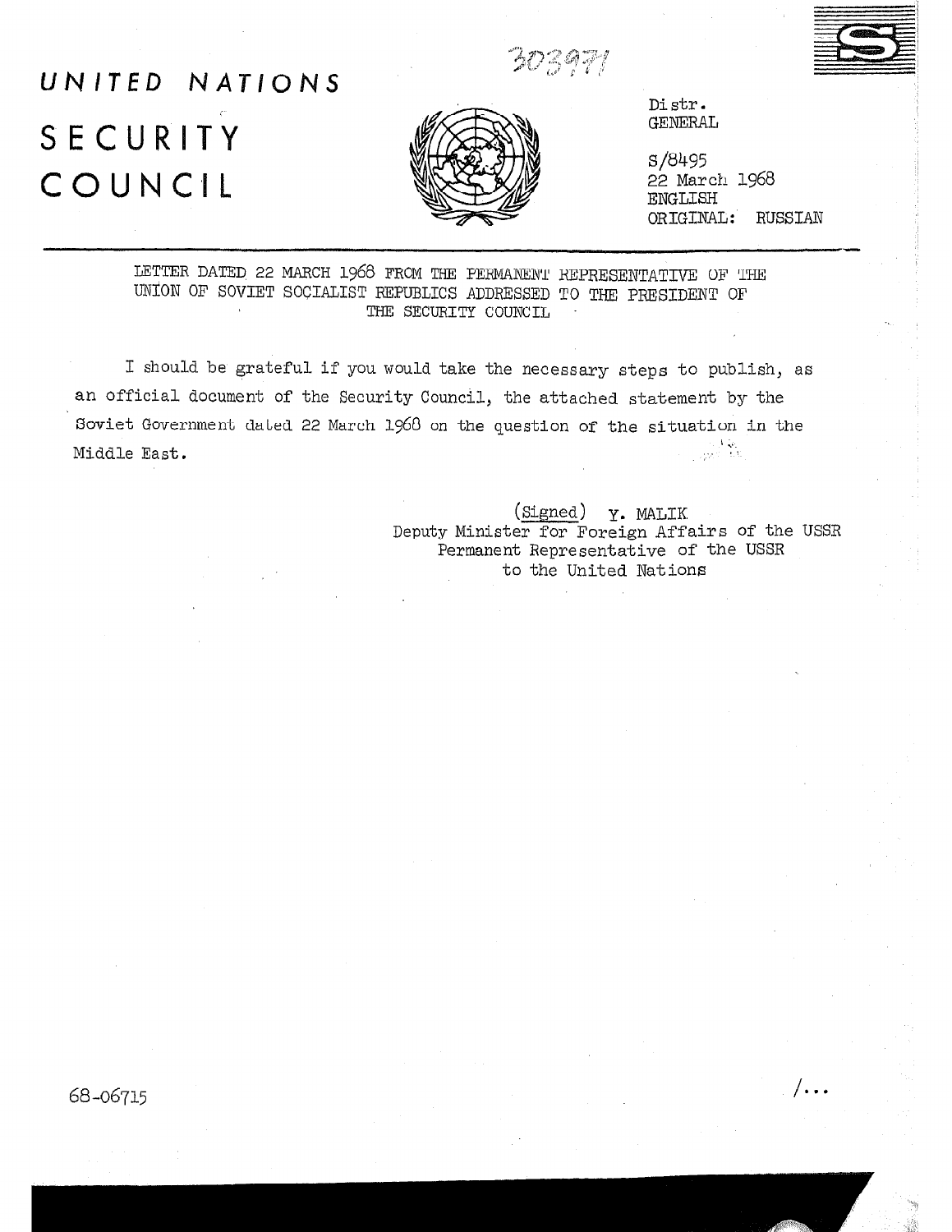s/8495 English Page 2

## STATFMENT BY THE SOVIET GOVERNMENT

The situation in the Middle East continues to attract the close attention of the peoples. The tension of the crisis brought about last summer by Israel's adventuristic policy is not subsiding. Israel, an imperialist State, is continuing its aggression against neighbouring Arab States, thereby increasing the scale of the crisis and its dangerous international consequences.

Again and again the Government of Israel has been organizing military provocations against Arab States. This is confirmed by reports that, in violation of the Security Council's decision calling for the cessation of military actions, Israel troops committed a new bandit attack on Jordan on 21 March 1968, using large ground and air forces.

In the occupied territories Israel militarists are perpetrating arbitrary acts and crimes, and are conducting large-scale punitive operations against the local population,

Definite steps are being taken with the aim of integrating indigenous Arab territories, which were captured as a result of the aggression, into the State of Israel. Ministry of Internal Affairs of Israel officially announced on 29 February 1968 'that the Sinai Peninsula, the Gaza area, the territory to the west of the River Jordan captured from Jordan, and the Golan Heights in Syria will from now on "not be regarded as enemy territory". By this unlawful act Israel is attempting to turn the cease-fire line into its State frontier.

Even earlier the Israel authorities had begun to grant permission to numerous groups of Israel settlers to establish themselves on occupied Arab lands, including the West Bank of the River Jordan. Military settlements of so-called "farmer-soldiers" are being set up. The native Arab population is being driven away from the lands taken over by Israel settlers and its property is being seized or destroyed.

The number of Arab refugees is growing from day to day. Israel is deliberately pursuing this policy of driving the Arab population out of Israeloccupied territories in order to prepare conditions for the annexation and colonization of this land by Israel.

In defiance of the unanimous decision of the United Nations General Assembly Israel is continuing its acts of conquest against the Arab part of Jerusalem.

/ . . .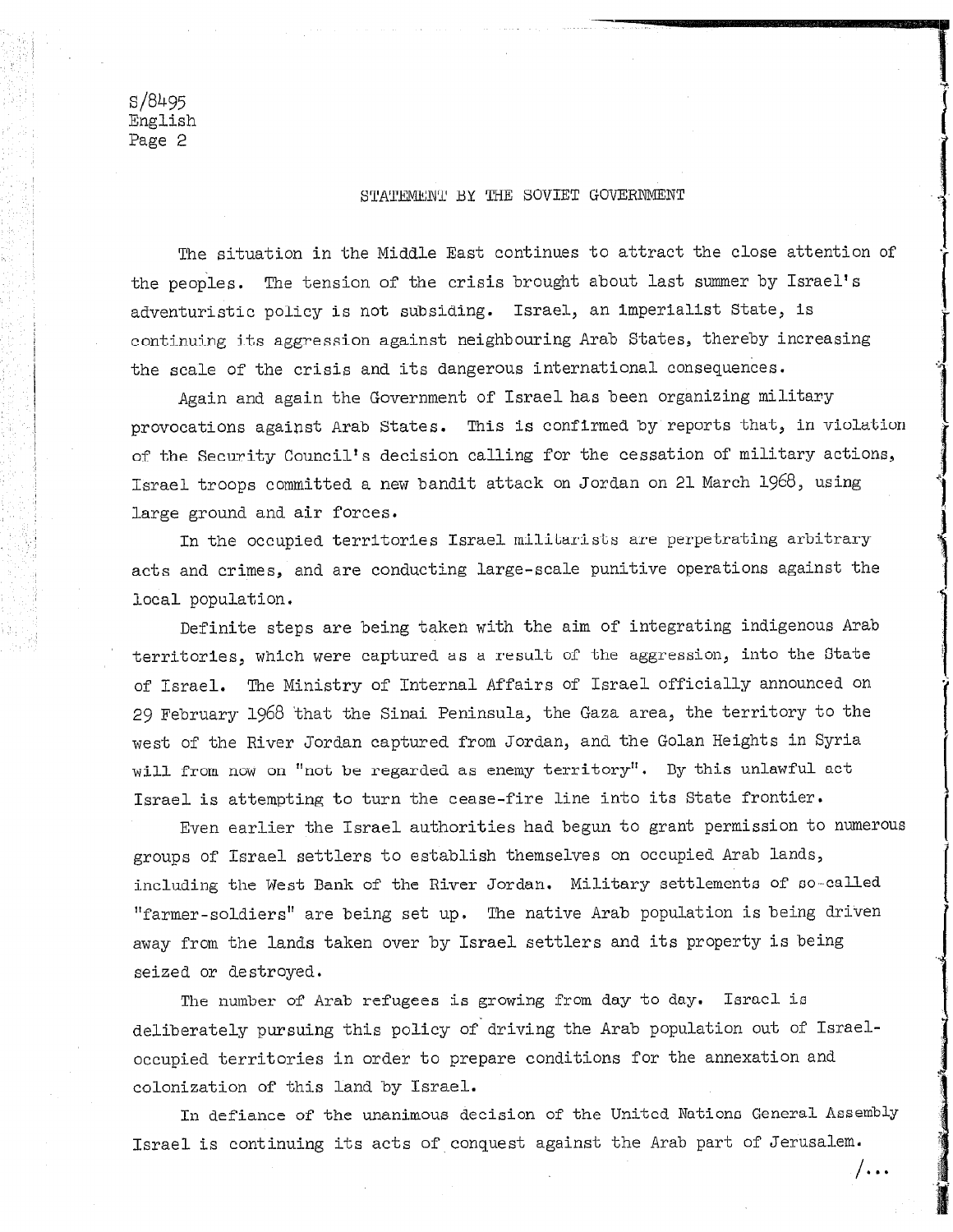s/8495 English Page 3

 $/$  . . .

The aim of the present actions of Israel, which is supported by the United States Government and international Zionism, is to delay as long as possible a political settlement in the Middle East, to impose Israel's imperialist terms on the Arabs and to force them to surrender and renounce the territories belonging to them. In this the Israel leaders are taking advantage of the fact that their patron, the United States of America, is itself playing the role of an aggressor in Viet-Nam, as a State grossly flouting the principles of the United Nations Charter and of international agreements. What exists both in the Middle East and in Viet-Nam is an attempt by aggressive imperialist forces to strike a blow at the national liberation movement and its advanced detachments.

The colonialist policy of Israel, and of the forces of world reaction which are supporting it, is a serious cause of the present dangerous international tension, As a result of this policy the Suez Canal, a major international waterway, has been out of action for more than nine months, causing considerable economic damage'to States whose ships use the Canal and to international trade in general.

As a demonstration of goodwill, the Government of the United Arab Republic expressed its readiness to remove from the Canal zone the ships that were trapped there as a result of Israel's aggression, and to start preparatory work for clearing the Suez Canal so that it can be used for navigation again as soon as possible. The Israel authorities, however, prevented this by resorting to armed provocations.

Israel's continuing aggressive line cannot remain without consequences. By adopting its resolution on the Middle East on 22 November 1967, the Security Council set States a clear task - to achieve the withdrawal of Israel troops from all captured Arab territories and to take other measures necessary to bring about the speediest political settlement of the problems of this area. The principle of the "inadmissibility of the acquisition of territory by means of war" and the demand for the "withdrawal of Israel armed forces from territories occupied in the recent conflict" are given prominence in the resolution and are the main and indispensable conditions for the restoration of peace in the Middle East. It is only on this basis that secure and recognized frontiers of States in this area can be ensured.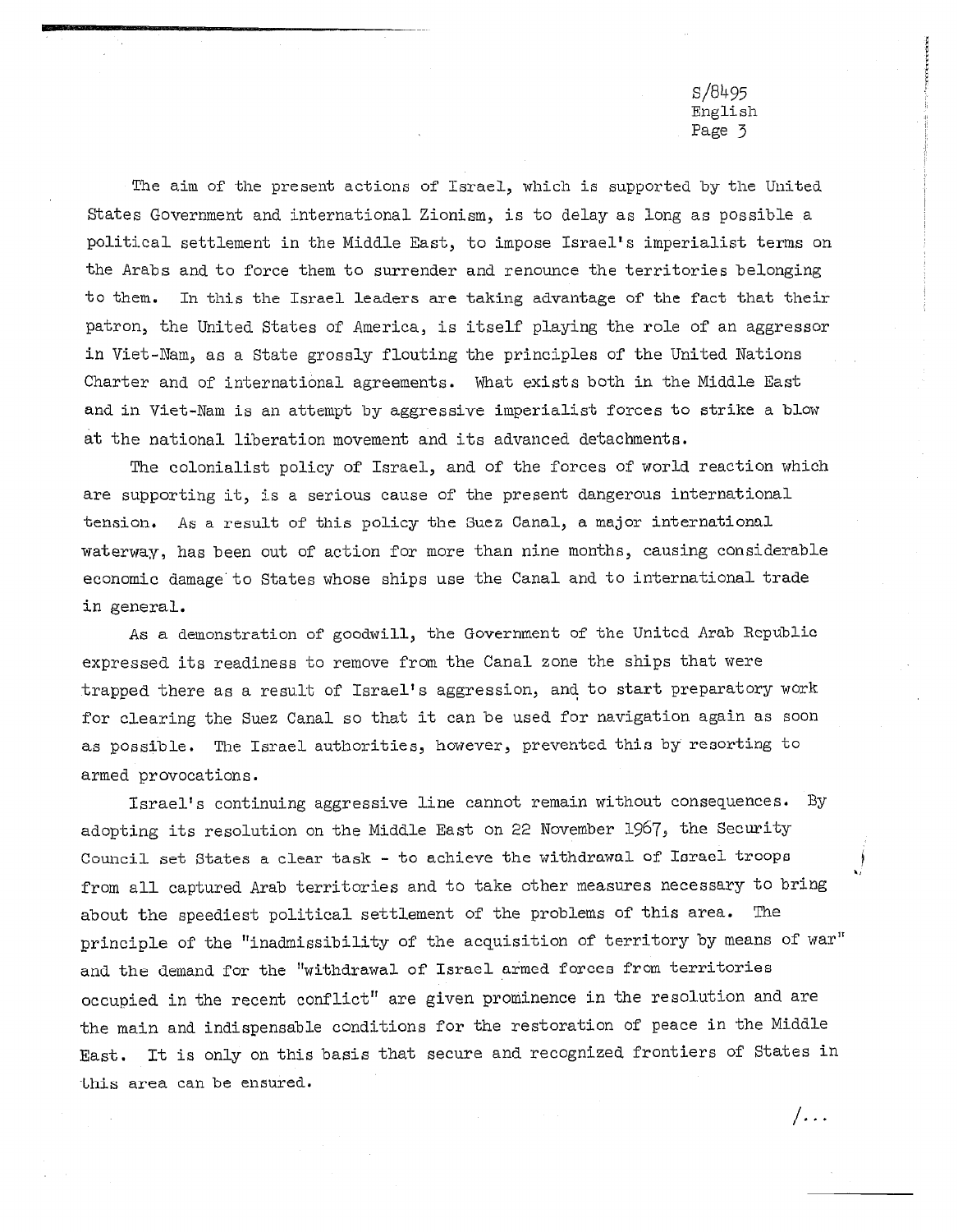s/84.95 English Page 4

me Security Council resolution on the Middle East-is not a recommendation or an opinion that Governments are free to follow or to ignore. In joining the United Nations, every State has undertaken to fulfil unconditionally the decisions of the Security Council adopted in accordance with the United Nations Charter. Not to fulfil these obligations means to oppose the United Nations, and to challenge the Organization responsible for maintaining international peace.

The United Nations has been officially informed that the Arab States which suffered most from Israel's aggression are ready to comply with the Security Council resolution of 22 November 1967 and to co-operate with the Secretary-General's Representative in the Middle East who has been empowered to facilitate the implementation of this resolution.

Israel, on the contrary, has from the start pursued and is still pursuing a line aimed at obstructing the Security Council and General Assembly decisions on the Middle East. Israel's adventurism is such that, in response to the appeals of States Members of the United Nations to respect the Organization's principles and the Security Council's decision, it puts forward arrogant territorial claims to Arab States, threatening them with further acts of aggression and resorting to the use of armed force.

The Israel Government has hindered in every way and is hindering the activities of Mr. Jarring, the Secretary-General's Special Representative in the Middle East, whose task it is to find the shortest ways to a political settlement of the conflict on the basis of the Security Council and General Assembly resolutions and the United Nations Charter. Israel would like to use Jarring's mission to distort the meaning of the Security Council resolution. Giving no hint of its readiness to withdraw its troops from all the Arab territories occupied during the recent conflict - that is, to withdraw them behind the line existing prior to 5 June 1967 - Israel and those who support it are trying to impose negotiations on Arab countries on conditions which are incompatible with their lawful national interests and with their sovereignty, and are attempting to delude world public opinion,

Israel is following in the footsteps of the Hitlerite criminals. As is known, fascist Germany also captured foreign territories and then tried to dictate

 $/$ ...